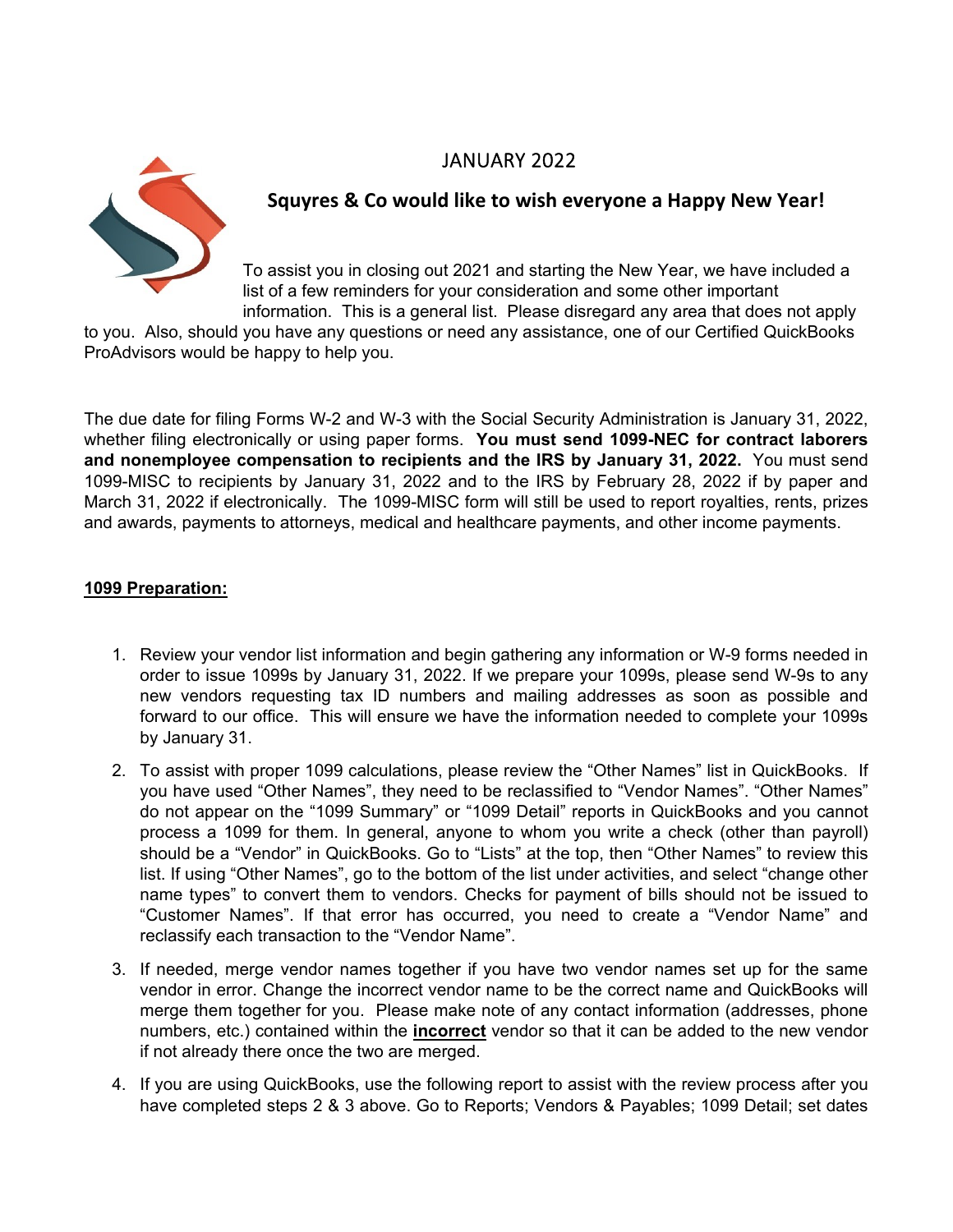for 1/1/21 to 12/31/21; 1099 options to "All Vendors" and "All Allowed Accounts" and expand the account and memo columns to assist with review. You need to determine whether or not the vendor was incorporated; if you paid \$600.00 or more to the vendor; and if payments were for services provided (including parts and materials) or rent payments. An attorney should receive a 1099 even if they are incorporated, if paid \$600.00 or more.

- 5. QuickBooks will be updating the software to include the new 1099-NEC forms with three forms to a page but the available date has not been announced yet. Squyres & Co will send out any new information as it becomes available.
- 6. 1099-NEC forms are due to the recipient AND the IRS by January 31, 2022. All other Forms 1099 & 1096 should be filed by *February 28, 2022* if you are filing on paper, or by *March 31, 2022* if you file electronically.

## **General Year-End Items:**

- 1. Contact all loan holders and request a statement in writing verifying the loan balance as of 12/31/2021 and interest paid during the 2021 calendar year. Please provide copies of all documents to Squyres & Co for tax return preparation.
- 2. If you use company credit cards, remember that charges on the credit cards through 12/31/2021 are deductible for income tax purposes even if you have not paid the credit card balance in full as of 12/31/2021. Make sure those charges are keyed into QuickBooks using "Enter Credit Card Charges" on the Banking menu and the balance in QuickBooks reconciles to the 12/31/2021 credit card balance. Please provide copies of the December 2021 and January 2022 credit card statements for our year-end work and tax return preparation for you.
- 3. If you maintain inventory, an inventory count should be completed on or near the year-end. Your final ending inventory balance should be adjusted accordingly.
- 4. Review your outstanding check list from the bank reconciliation report and clean up items as needed. Remember, any old checks from a prior year or closed period must be voided using a journal entry in QuickBooks. **DO NOT USE the** *"void check"* **feature for non-payroll checks as this will change your bank reconciliation and balance forward**. Pay special attention to any **payroll checks** that did not clear the bank in 2021 before W-2s are issued. For QuickBooks users, please let us know if you need to void any pay checks as your  $4<sup>th</sup>$  quarter 941 report will need to be adjusted**.** Make sure all bank accounts are reconciled before preparing W-2s or 1099s, or before you submit your QuickBooks to us to do these year-end procedures for you.
- **5.** If your books are maintained on the accrual basis, review your accounts receivable and accounts payable reports ( Open Invoices and Unpaid Bills Detail, respectively) and clean up balances as needed. Again, entry errors from prior years need an invoice or credit memo issued in 2021 to correct – **do not use the "void" feature.**
- 6. The IRS has announced the 2022 standard mileage rate. The rate for 2022 has been increased to **58.5 cents per mile**. The rate for 2021 was 56 cents per mile.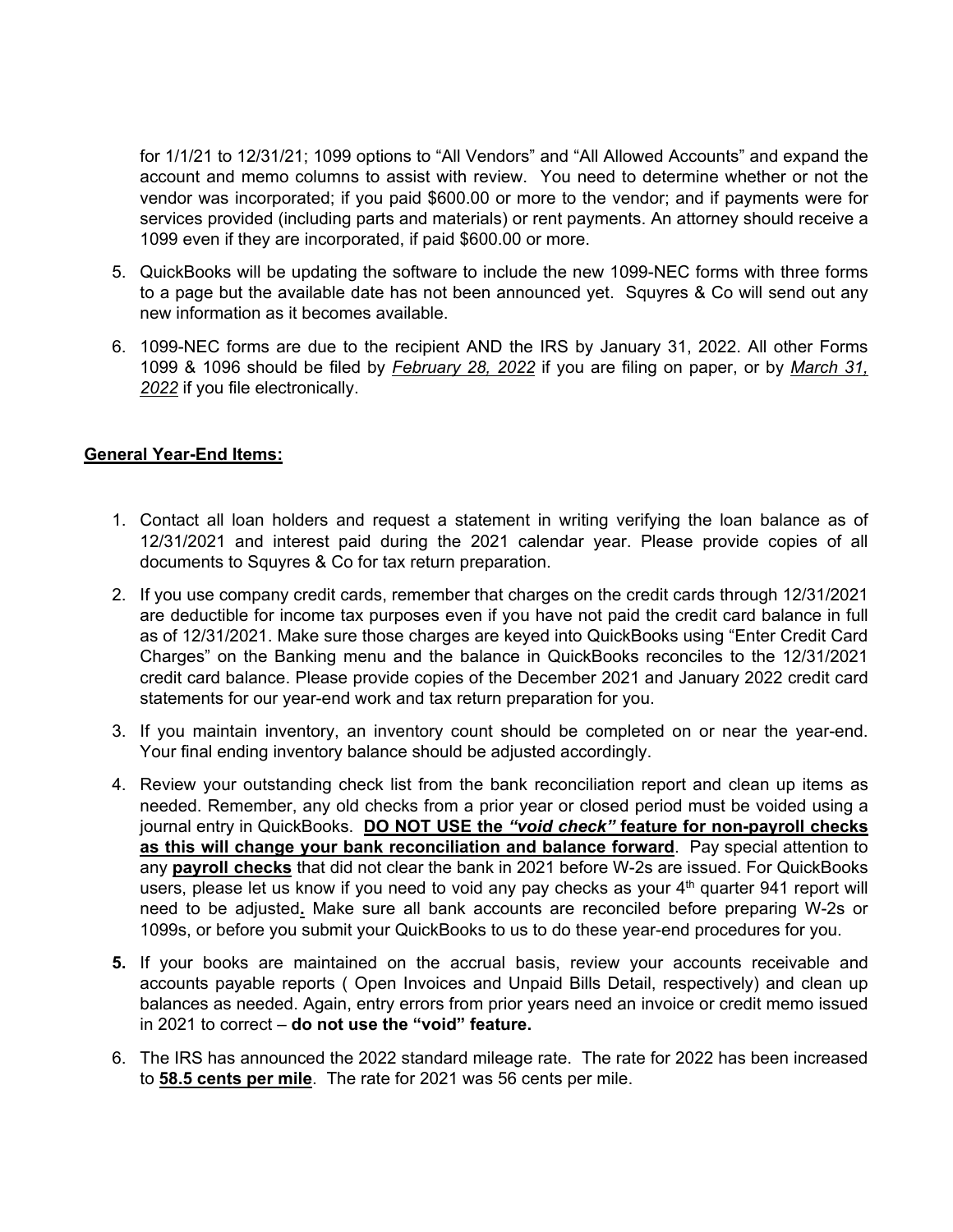## **Payroll Items:**

- 1. If you are processing your own payroll in QuickBooks, or any other package, make sure you update the software before the first payroll in January 2022 is processed to reflect your new TWC rate for 2022. You should have received a letter from TWC stating your new rate for 2022. If you have not received this letter, you should call the TWC office in Tyler at 903-581-8153 and ask for your new tax rate. Also please provide a copy of this letter to us so we can keep in your file. If your system is not updated with this new rate, all of your reports for TWC filing will be incorrect within your software. To change your TWC rate in QuickBooks, go to "Lists – Payroll Item List – TX Unemployment item" and choose to edit that item. Click Next until you get to the "Company Tax Rates for 2022" screen. Change all four boxes to the new rate. Pay close attention to the location of the decimal. Make sure you run the update payroll tax tables feature in QuickBooks, or any other software to make sure you have the new tax table for 2022 loaded before your first payroll in 2022.
- 2. The deadline for issuing W-2 forms to the recipient AND the IRS is January 31, 2022.
- 3. The IRS has been sending out notices regarding your tax deposit requirements for 2022 outlining which rule you must follow – monthly or semi-weekly. If you have not received this notice, either call the IRS office or you can calculate it yourself. There is a table describing how to determine your proper method for payment (Look Back Period) in the circular E or Publication 15 booklet. Remember, penalties are stiff for late deposits and it is your responsibility to make sure you are following the correct rule.
- 4. The 401(k) elective deferral limit for 2022 is \$20,500 with a maximum catch-up of \$6,500 for those over 50 by year end. The Simple IRA deferral limit is \$14,000 for 2022 with a maximum catch-up of \$3,500.
- 5. A new W-4 only needs to be completed if the employee wishes to change their withholdings for 2022. We recommend you give every employee a copy of the W-4 form and let them decide if they need to give you a new one for 2022. Remember, the IRS changed the form in 2020 so make sure you are using the correct form.
- 6. A Form I-9 should be completed for all new employees when hired. The last edition was released October 21, 2019 and expires 10/31/2022.
- 7. If you have a more than 2% shareholder, their employer provided health insurance should be included on the W-2 in Box 1, but does not need to be reported in Boxes 3 or 5.

## **Property Taxes:**

- 1. The property tax rendition forms are due to the local county tax office by April 15, 2022. A penalty of 10% of the amount of annual taxes imposed is assessed if the rendition form is filed late.
- 2. Many of you use the depreciation listing maintained by Squyres & Co for tax return preparation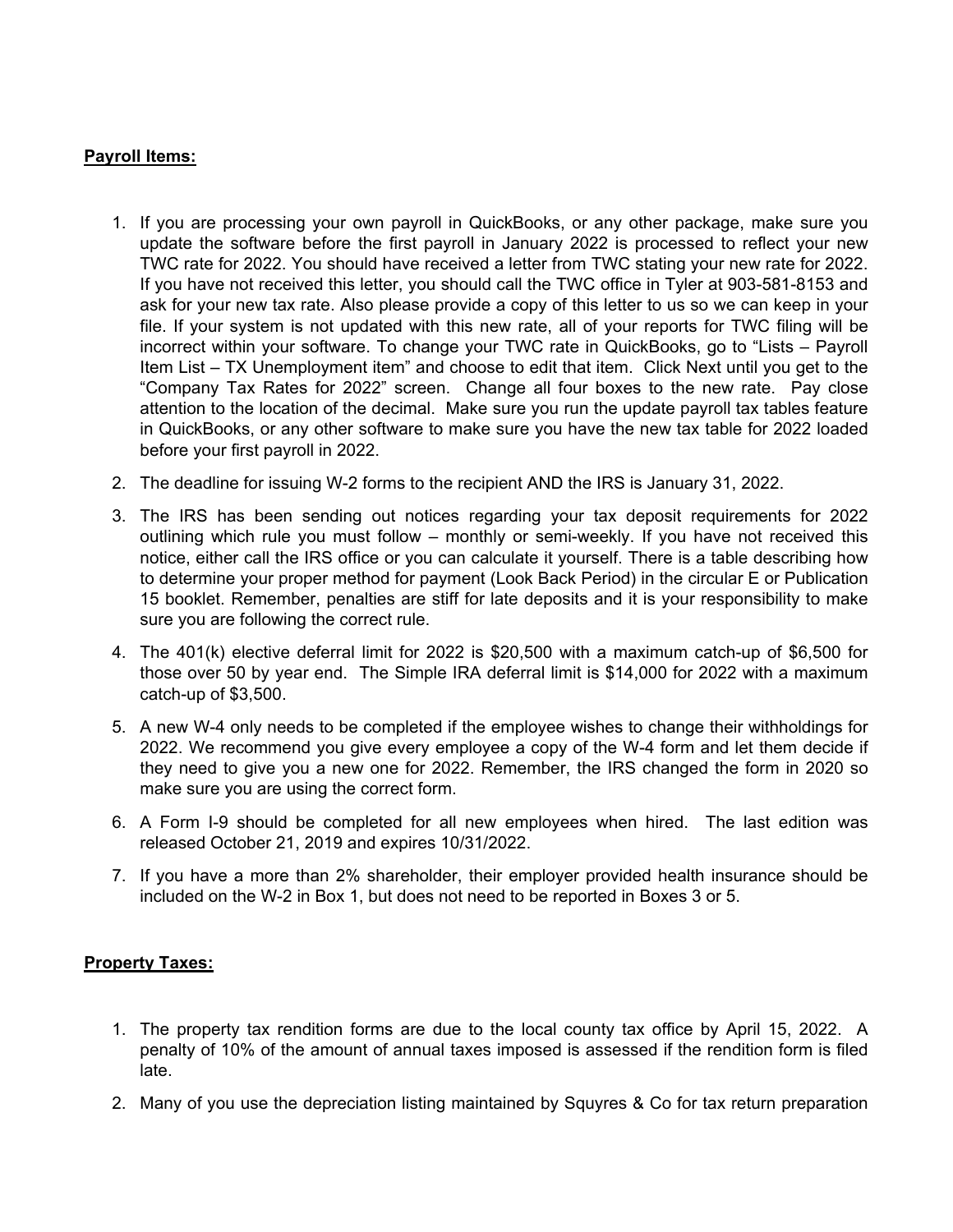as a base report to remit with the property tax rendition form. Please take time to review the listing for sold or disposed of items that need to be removed from that list. If you need a copy of your list, please contact our office and we can assist with getting a copy to you.

## **QuickBooks Items:**

- 1. A good protective item to maintain the integrity of your prior year's data is to go into the preferences area and close your books as of 12/31/2021. This will prevent you from accidentally posting a 2022 transaction into the 2021 year. To close the books for the year, you must be logged in as an Administrator. Once all transactions for 2021 have been entered, go to Edit>Preferences>Accounting and select the Company Preferences tab. Click the button at the bottom labeled "Set Date/Password". Type 12/31/21 in the "Closing Date" field. You will need to assign a password to the closing date. Be sure to write your password in a safe place as you will not use it often, and if we prepare your tax return, you will need to provide the password to us so that we may make journal entries, if needed. **MAKE SURE YOU HAVE A GOOD BACKUP OF YOUR QUICKBOOKS FILE SAVED OFFSITE AND LET QUICKBOOKS VERIFY THE INTEGRITY OF THE BACKUP TO ENSURE THERE ARE NO DATA ERRORS**. Memory sticks are great for this.
- 2. After your year-end procedures are complete, you may want to evaluate the size of your Quickbooks data file and determine if a "Condense Data" procedure needs to be done to reduce the file size and clean up your customer and vendor lists. This process will speed up the processing time needed in your QuickBooks file when processing reports, running statements, etc. You can contact us regarding this process and let us assist you if needed with the procedure. For very large files, this procedure may take a full day to run and will need to be done over a weekend.

## **Employee Retention Credit:**

The Employee Retention Credit (ERC) is a refundable tax credit that was created to encourage business owners to keep their employees on the payroll and minimize the number of workers filing for unemployment benefits. The credit is computed differently for 2020 and 2021 and was terminated as of 9/30/21. For 2020, the tax credit is equal to 50% of qualified wages that eligible employers pay their employees in a calendar quarter, and qualified employers can receive a maximum credit of \$5,000 per employee. For 2021, the tax credit is equal to 70% of qualified wages that eligible employers pay their employees, and qualified employers can earn a maximum credit of \$7,000 per employee per quarter (or \$21,000 per employee for the year).

Squyres will calculate the potential credit for all clients for whom we currently provide bookkeeping services. We will contact you regarding any potential amendments to previously filed quarterly reports to determine if you wish to file. If Squyres does not provide bookkeeping services for your company